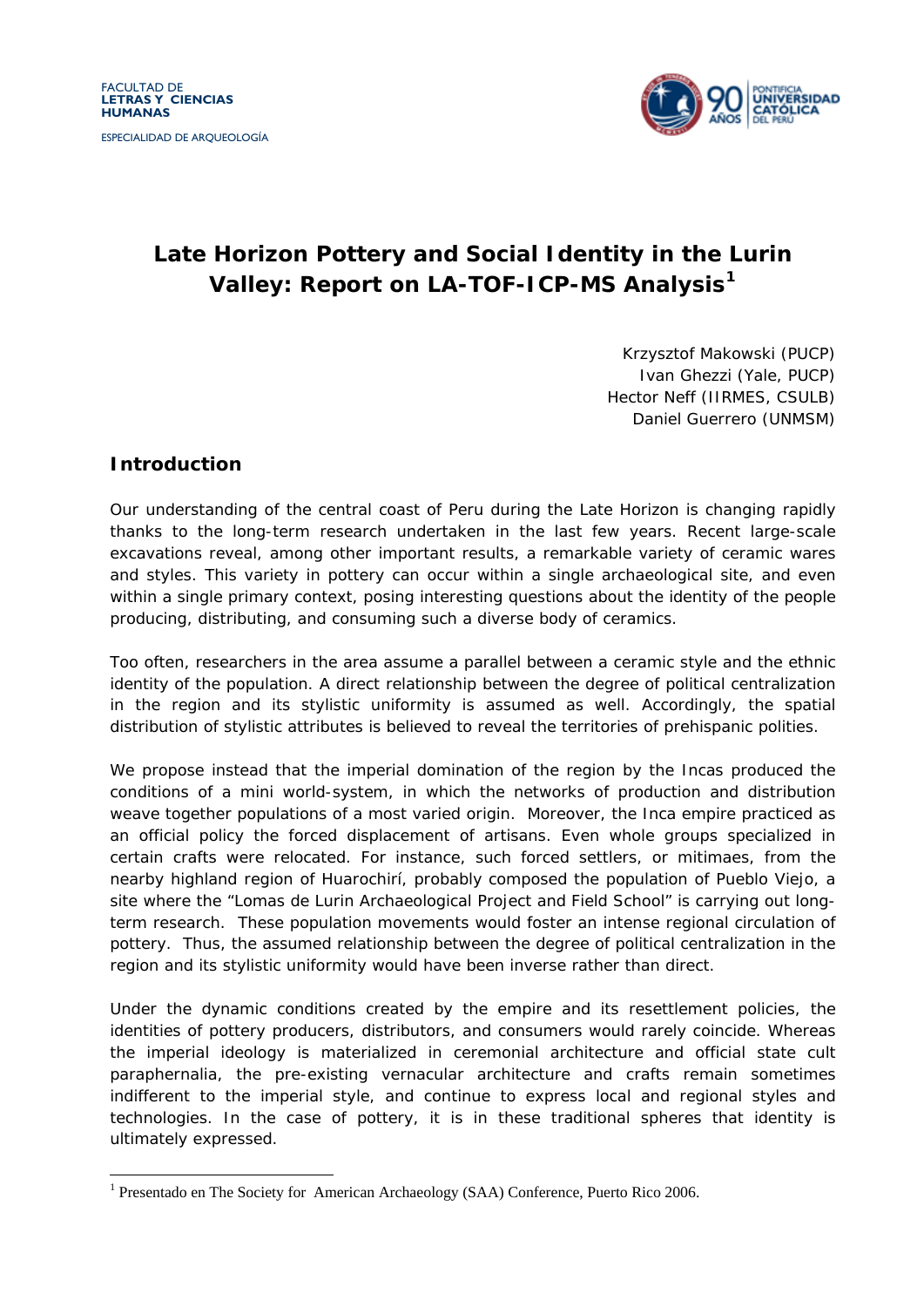To test this interpretation of the rich ceramic variety present in the central coast during the Late Horizon, we carried out a conventional ceramic analysis of over 6500 diagnostic fragments from the archaeological sites of Pueblo Viejo, Huaycan de Cieneguilla, and Pachacamac, in the Lurin valley.

There is a comparable range of ceramic wares and styles in the three sites. However, each one occupied a different position in the imperial administrative hierarchy, with the corresponding variations in rank and status of its inhabitants. This would have determined their access to the imperial networks of redistribution and exchange.

Pueblo Viejo is a naturally fortified urban settlement built by highland *mitimaes* within the *loma* ecosystem. It includes palatial residences and residential sectors, built in typical highland architectural style. The settlement was primarily built for defense and camelid herding. Its inhabitants had access to prestige goods, such as *spondylus*, cinnabar, and objects made of bronze, gold, silver, and lead, yet there is no the local production of pottery.

Huaycan de Cieneguilla is an administrative and ceremonial center located at the entrance to the middle section of the valley. It has typical coastal Inca adobe architecture, comparable to that of Pachacamac and other sites. Finally, our Pachacamac ceramic samples come from a gate-keeping and workshop area between the second and third perimeter walls, or *murallas*, along the access road to this prime coastal ceremonial center.

Through macroscopic attribute and paste analysis, we have identified 16 wares and five major stylistic traditions in the sites mentioned:

- "Ychsma," a local, coastal style of the lower Lurin valley
- "Serrano," as the upper valley brown pottery is known in literature
- "Puerto Viejo," a coastal style with influences from outside Lurin
- "Chimu-Inca," with imitations or stylistic influences from Chimu
- "Inca Policromo A," local imitations.

The macroscopic attribute and paste analysis was followed by a compositional analysis of a sample of 267 sherds from these three sites. The sherds were analyzed by Neff at IIRMES with a laser ablation time-of-flight ICP-MS instrument, following standard procedures.

## **Results of Compositional Analysis**

Thirty-nine chemical elements were used in the initial stage of pattern-recognition, which included hierarchical cluster analysis, principal components analysis, and inspection of bivariate plots of both elemental concentrations and principal components scores. The provisional groups were refined by calculating Mahalanobis distances of group membership and by continuing to review bivariate plots of the data. This led to the identification of a four-group structure in the elemental data, and the assignment of 79% of the sherds to one of these groups.

The four-group structure is partly visible in a plot of the first two principal components. The element coordinates identify two co-varying sets of elements, with very low correlations with each other, as indicated by the  $\sim$ 90 degree angles between vectors connecting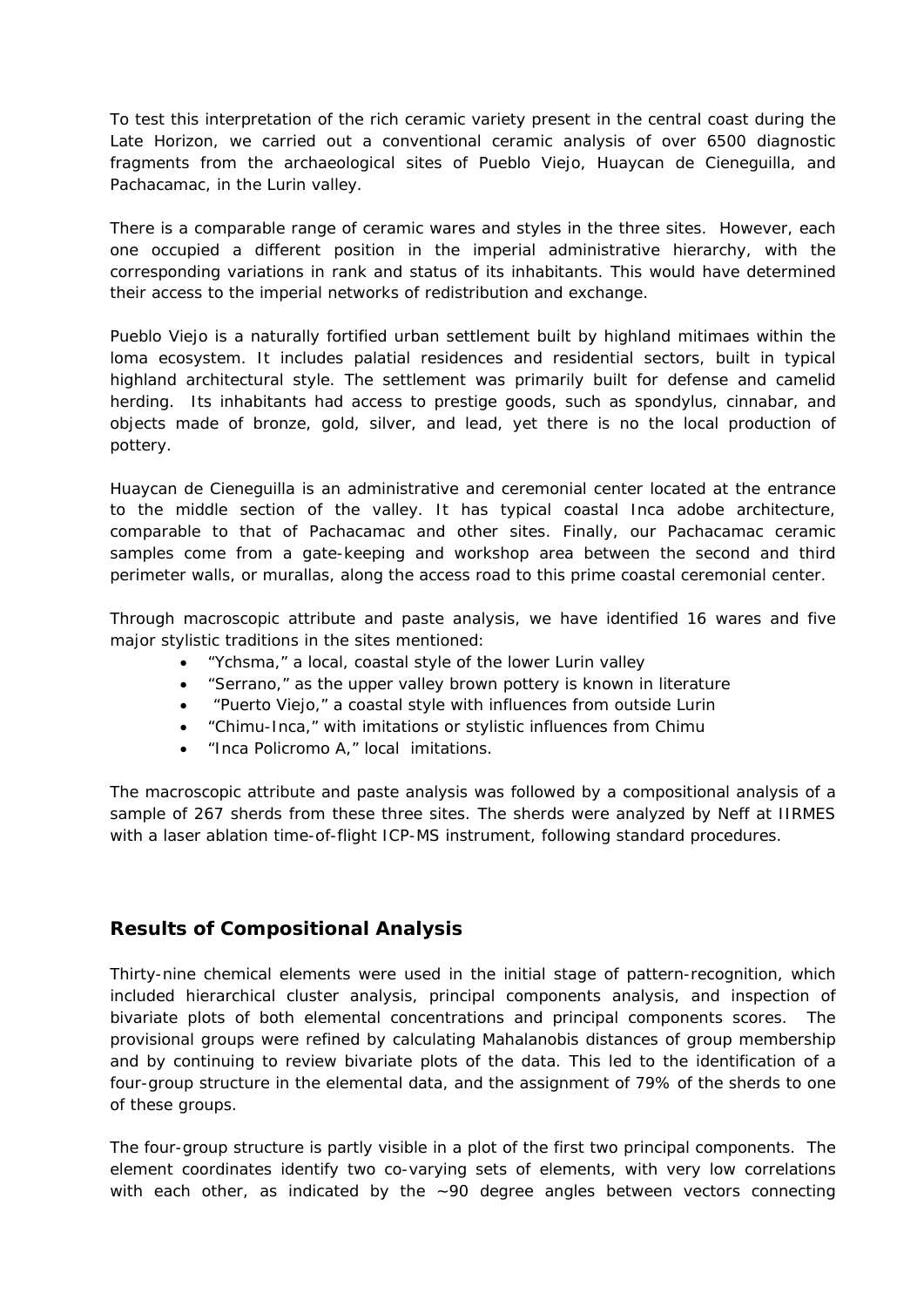elements with the origin. Elements in the set to the right tend to discriminate the sherd groups very well, whereas the other set tends to elongate the four groups along parallel axes.

The structure inferred from the PCA plot is observed clearly on elemental concentration plots. Rubidium and cesium discriminate three chemical groups very effectively. Group 4, meanwhile, is marked by a correlated enrichment of zirconium and hafnium, due to minute particles of these weathering-resistant minerals. Thus, Groups 1-3 represent compositionally distinct clay sources within Lurin, whereas sherds in Group 4 may derive from siltier portions of local clay beds.

#### **Discussion**

An in-depth exploration of the data suggests that the chemical groups vary consistently in their frequency across sites, wares, vessel forms, and ceramic styles in Lurin.

Each major chemical group is associated with a specific group of wares. For instance, 85% of sherds in Group 1 belong to Ware 5, with only four other wares–1 sherd each— present. As for Group 2, 86% of Ware 10 sherds belong to this group. Likewise, 80% of Ware 2 sherds associate with Group 3. Thus, each ware in the sample belongs to a specific chemical group, indicating the close association between composition and technological choices.

There is also a strong correlation between chemical group and style. Of all the sherds assigned to Group1, 82% belong to the Serrano style, which is practically absent in other chemical groups. Groups 2 and 3 are more stylistically complex, yet show specific associations. For Group 2, 51% of the sherds are Ychsma, with other styles also represented in small amounts. As for Group 3, the Ychsma and Inca Costeño sherds comprise 76% of the sample. The latter is virtually absent in other groups. The Ychsma style, present in both Group 2 and 3, is absent in Group 1. Even less-represented styles in our sample show patterning: 71% of Chimu-Inca sherds and 90% of Puerto Viejo sherds belong to Groups 2 and 3. Of all Inca Policromo A sherds, 80% belong to Group 2.

Similarly, vessel forms vary consistently across chemical groups. For instance, 52% of Group 1 sherds are *cantaros*, which is twice as expected. In Group, 49% are *ollas*, and there are small amounts of *cantaros*, spoons, and bowls. Group 3 has the greatest formal variety, including all the *aribalos*, bottles, plates, and spindle-whorls, 45% of the bowls, and *ollas* and *cantaros* as well.

Likewise, there is also frequency variation from site to site. For instance, 65% of samples in Group 1 come from Pueblo Viejo; 49% of sherds in Group 2, almost twice what is expected, come from Huaycan; finally, 35% of samples in Group 3 come from Pachacamac, which is almost twice what is expected.

Finally, we can summarize the patterns just discussed. It is clear that there is an association of spatial, formal, and stylistic dimensions of ceramic variation in our sample with chemical composition. Group 1 comprises the formal and functional taxa of the Serrano stylistic tradition, while the wares in Group 2 comprise a similar set of mainly utilitarian pottery in the Ychsma and Inca Policromo traditions. In return, Group 3 has high numbers of fine, decorated, specialized ceremonial wares and forms such as *aribalos*, bottles, bowls, etc. in the coastal Ychsma and Inca stylistic traditions.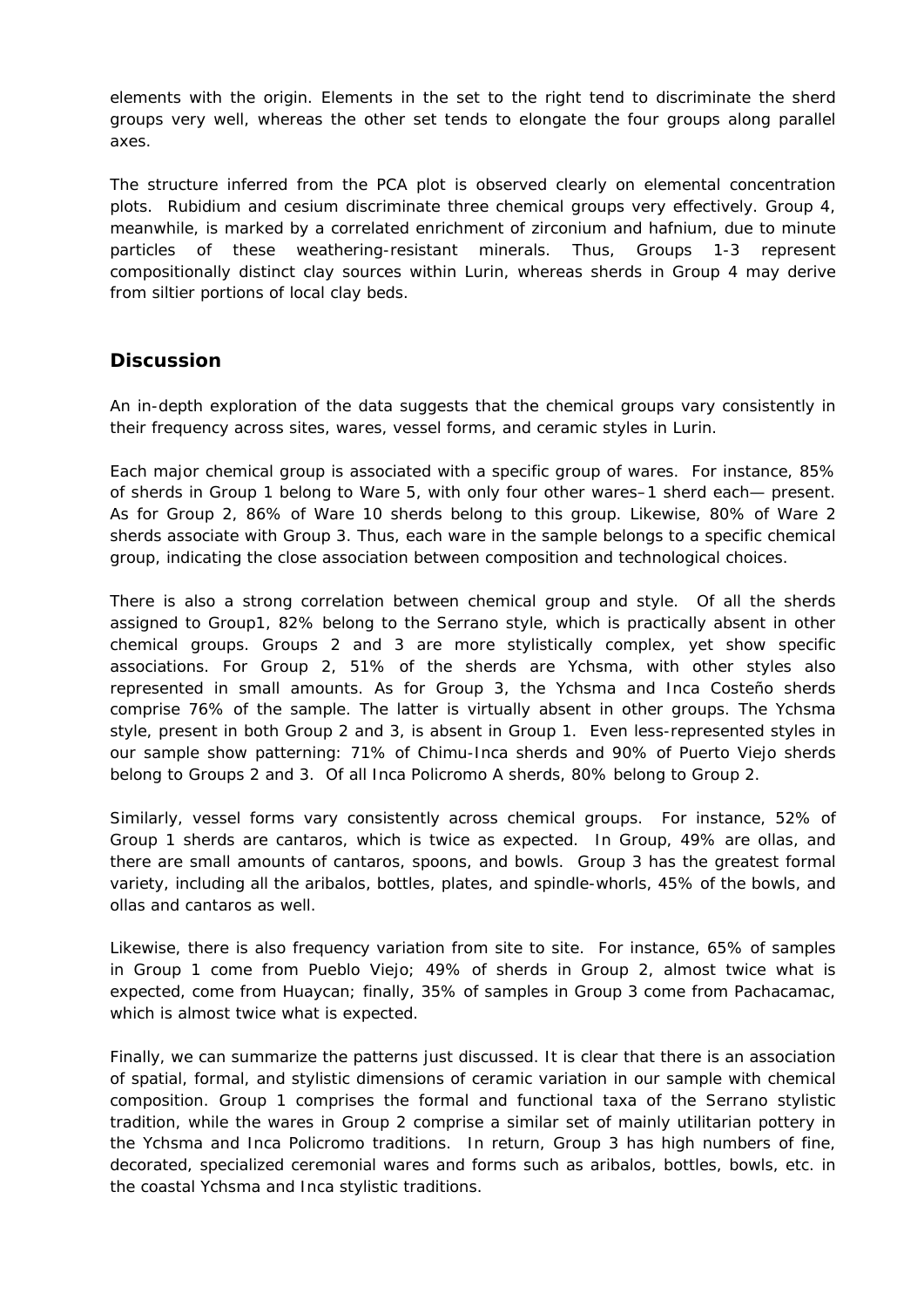#### **Conclusions**

The patterning in these results suggests each chemical group represents a *technological tradition*, that is, a constant of clay sources and technological choices, closely related with functional and formal preferences over a relatively long period.

During the Late Horizon occupation of Lurin, the relationship between tradition and style, as defined by archaeologists, is complex. Our research suggests that a technological tradition usually relates to a local style of utilitarian pottery and several styles of potentially ceremonial, decorated pottery, including local imitations of foreign styles. It follows that a number of related workshops make up a tradition. Well-known social and cultural mechanisms of learning are behind the sharing of technological knowledge by these workshops.

We have defined and studied wares through the macroscopic analysis of paste, finish, and surface wear, combined with formal and functional typologies, to get an approximation at the number and characteristics of pottery production centers in the Lurin valley. We define each ware as a *repertoire* of forms, uses, and technical choices determined by the intended uses (v.g. shock- and fire-resistant pastes, impermeable pastes, thickness proportional to size, etc.), as well as the choice of finish and style of decoration. Unlike a technological tradition, a ware may correspond to a particular workshop, or a few closely related workshops.

The paste preparation choices in a technological tradition will determine the composition and chemistry of their output. Thus, we may interpret the main chemical groups in our sample as distinct traditions of paste preparation practiced by at least three workshops. However, it is likely that the actual number of active workshops at the time was larger. For instance, in one residential sector at Pueblo Viejo, the demand for utilitarian pottery was supplied through the output of potentially several different workshops producing:

- 1. Ware 5, closely related to the Serrano style and technological tradition 1
- 2. Ware 2, related with the Ychsma style and technological tradition 3,
- 3. Wares 1, 6 and 8, related to the Puerto Viejo style from the neighboring Chilca valley, and associated with technological tradition 3
- 4. Ware 10, of the Inca Costeño style, associated with technological tradition 2

All of these wares have a frequency that ranges from 5 to 20% out of a sample of 3500 fragments from Pueblo Viejo alone.

When the strong patterning of variation in our sample is considered, it is evident that each technological tradition exploits a particular clay source or clay mixture to produce a specific set of local and/or foreign-influenced forms and styles supplied to specific social spaces. While one tradition, represented by Chemical Group 1, is mainly associated with the Pueblo Viejo site, the Serrano style, a few wares, and fewer vessel forms, the other two technological traditions have a broader spatial distribution and a greater range of ceramic variability. Even among these two, there is a cline of variation: Chemical Group 2 is associated with the Inca Policromo ceramic style, a few wares and vessel forms, while Chemical Group 3 is associated with the Coastal Inca style, a variety of vessel forms– including most of the potentially ceremonial and decorated, non-utilitarian forms—, and more than half the wares.